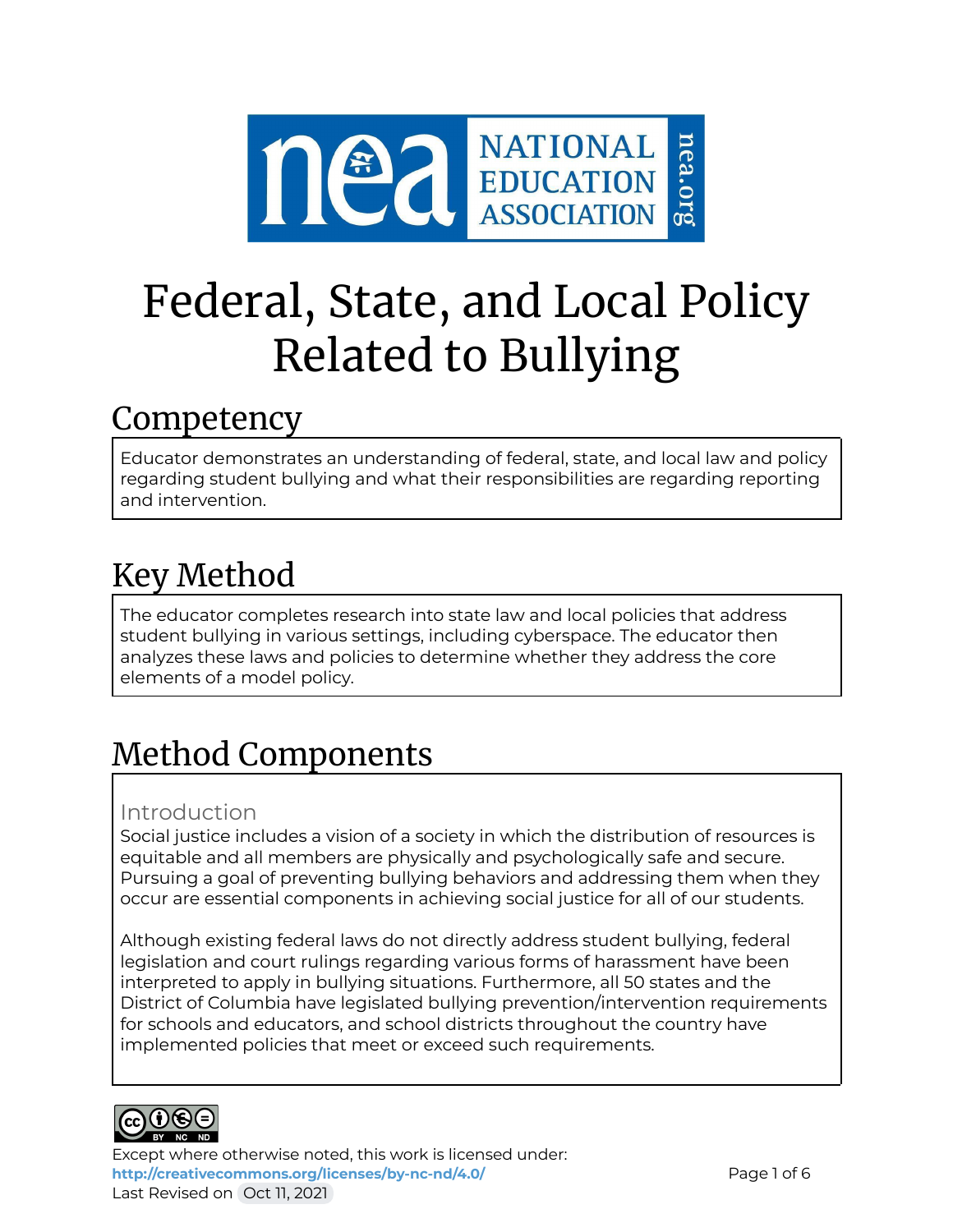### Core Elements of Anti-Bullying Policy

Policy addressing student bullying should include:

- Statement of purpose for the district's position against bullying
- Clear definition of bullying
- Responsibilities of stakeholders and instructions for reporting bullying incidents
- Description of the support(s) for targeted students
- Procedures and strategies for behavior reform including consequences for the bullying behavior
- Training procedures to address bullying prevention/intervention

Examples of Protected Groups Include:

- Race
- National origin
- Marital status
- Sex
- Sexual orientation
- Gender identity
- Religion
- Ancestry
- Physical attribute
- Socioeconomic status
- Familial status
- Physical or mental ability or disability

#### Model Policy

Model policies provide state guidance, direction, and recommended standards to help local school systems create their own district and school policies or administrative regulations. Model policies may be developed based on requirements of state or federal laws. (See Resources section for examples of model policies.)

### Supporting Rationale and Research

Cornell, Dewey & Limber, Susan P. (2015). Law and policy on the concept of bullying at school. American Psychologist, 70(4), 333–43. Web <https://www.apa.org/pubs/journals/releases/amp-a0038558.pdf>



Except where otherwise noted, this work is licensed under: <http://creativecommons.org/licenses/by-nc-nd/4.0/> **Page 2 of 6** Last Revised on Oct 11, 2021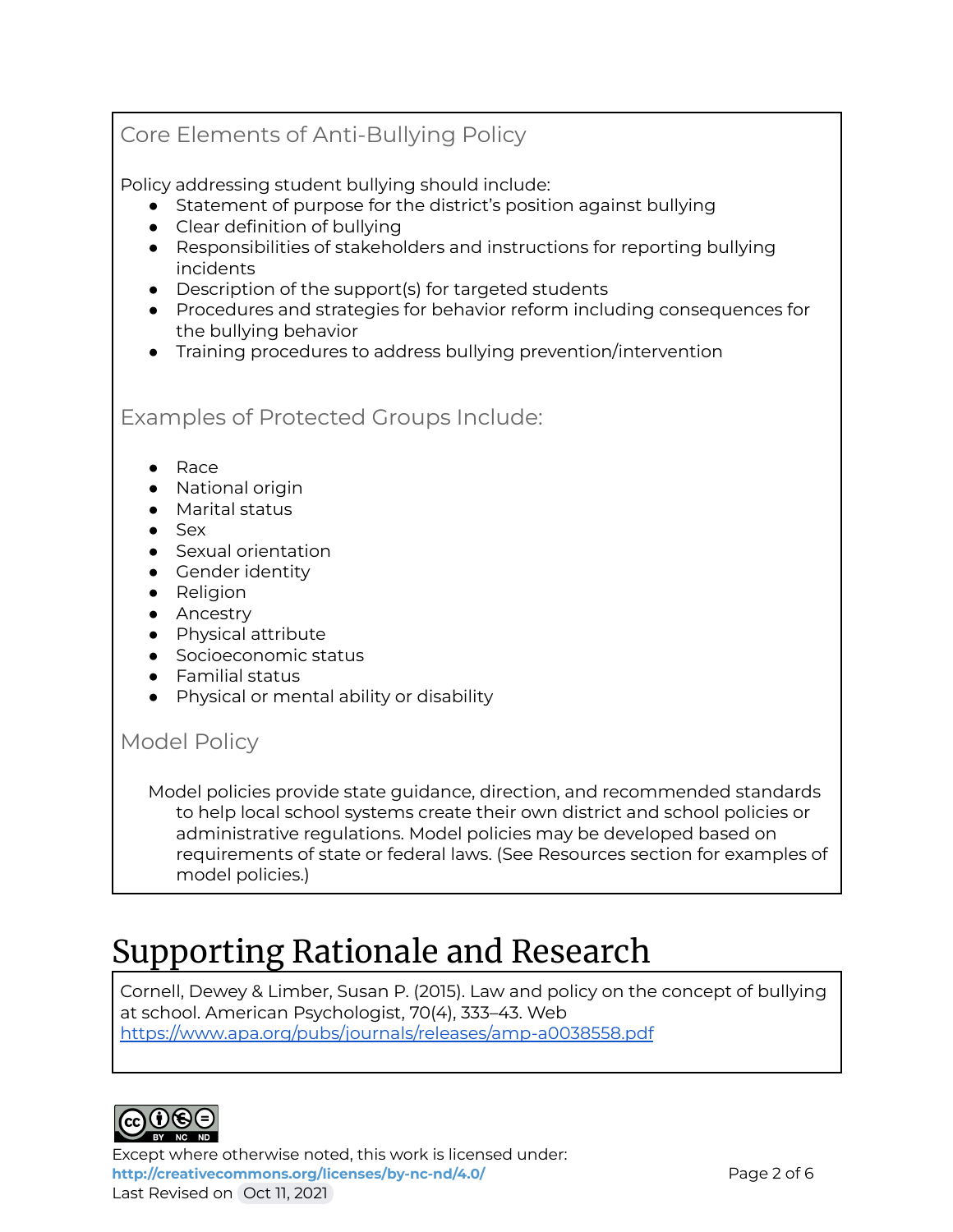Rigby, K. & Slee, P. T. (2008). Interventions to reduce bullying. International Journal of Adolescent Medicine and Health, 20, 165–83.

[http://www.bullyingawarenessweek.org/pdf/Bullying\\_Prevention\\_Strategies\\_in\\_Sch](http://www.bullyingawarenessweek.org/pdf/Bullying_Prevention_Strategies_in_Schools_Ken_Rigby.pdf) [ools\\_Ken\\_Rigby.pdf](http://www.bullyingawarenessweek.org/pdf/Bullying_Prevention_Strategies_in_Schools_Ken_Rigby.pdf)

U.S. Department of Education. (2012). U.S. Department of Education Provides Guidance to Help Classroom Teachers Combat Bullying [Press Release]. Retrieved from

[https://www.ed.gov/news/press-releases/us-department-education-provides-guida](https://www.ed.gov/news/press-releases/us-department-education-provides-guidance-help-classroom-teachers-combat-bullying) [nce-help-classroom-teachers-combat-bullying](https://www.ed.gov/news/press-releases/us-department-education-provides-guidance-help-classroom-teachers-combat-bullying)

### Resources

[Department](https://www2.ed.gov/about/offices/list/ocr/letters/colleague-201010.pdf) of Education Provides Guidance to Help Classroom Teachers Combat **[Bullying](https://www2.ed.gov/about/offices/list/ocr/letters/colleague-201010.pdf)** 

U.S. Education Secretary [Highlights](https://www2.ed.gov/policy/speced/guid/idea/memosdcltrs/bullyingdcl-enclosure-8-20-13.pdf) Best Practices of Bullying Policies

USDE Office of Civil Rights "Dear [Colleague"](https://www2.ed.gov/about/offices/list/ocr/letters/colleague-bullying-201410.pdf) letter (2010)

USDE Analysis of State [Bullying](https://www2.ed.gov/rschstat/eval/bullying/state-bullying-laws/state-bullying-laws.pdf) Laws & Policy

Safe Supportive Learning [Environment](https://safesupportivelearning.ed.gov/creating-safe-and-respectful-environment-our-nations-classrooms) in the Classroom Toolkit

Dear [Colleague](https://www2.ed.gov/about/offices/list/ocr/letters/colleague-bullying-201410.pdf) Letter from The Assistant Secretary Catherine E. Lhamon (PDF)

USDE [guidance](https://safesupportivelearning.ed.gov/creating-safe-and-respectful-environment-our-nations-school-buses-training-toolkit) for school bus drivers

Key Components in State [Anti-Bullying](https://www.stopbullying.gov/laws/key-components/index.html) Laws, Policies and Regulations

Safe [environments](https://www.stopbullying.gov/blog/2016/02/09/protecting-our-muslim-youth) for Muslim youth:

[Federal](https://www.stopbullying.gov/laws/federal/index.html) Laws

Jury Verdicts in [Bullying](https://www.publicjustice.net/wp-content/uploads/2018/01/2018.01.08-Winter-2017-Edition-Bullying-Verdicts-and-Settlements-Final.pdf) Cases by State

DAVIS, as next friend of [LaSHONDA](https://www.law.cornell.edu/supct/html/97-843.ZS.html) D. v. MONROE COUNTY BOARD OF [EDUCATION](https://www.law.cornell.edu/supct/html/97-843.ZS.html) et al.

NJ Supreme Court Issues Decision in [Landmark](http://www.edlawcenter.org/news/archives/bullying-and-residence/nj-supreme-court-issues-decision-in-landmark-bullying-case.html) Bullying Case

The Top Six Unforgettable [CyberBullying](https://www.prweb.com/releases/2014/02/prweb11609229.htm) Cases Ever

Key Components in State [Anti-Bullying](https://www.stopbullying.gov/laws/key-components/index.html#modelpolicy) Laws, Policies and Regulations



Except where otherwise noted, this work is licensed under: <http://creativecommons.org/licenses/by-nc-nd/4.0/><br>
Page 3 of 6 Last Revised on Oct 11, 2021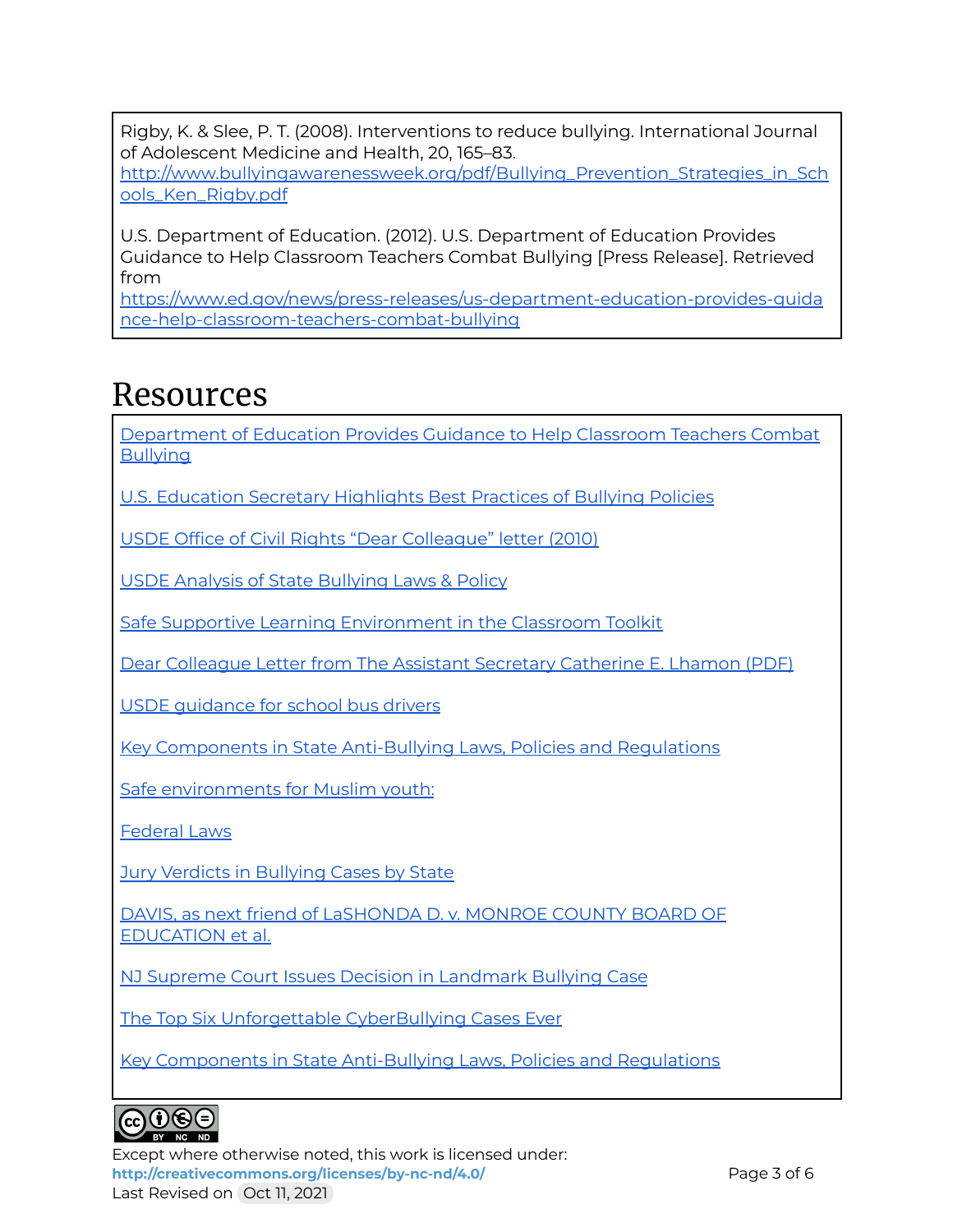### Submission Guidelines & Evaluation Criteria

*To earn the micro-credential, you must receive a passing score in Parts 1 and 3, and be proficient for all components in Part 2.*

### Part 1. Overview Questions (Provides Context)

150 - 250 words

*Please use the suggested word count as a guide to answer the following contextual questions. This will help our assessor understand your current context for working on this micro-credential.*

*Please do not include any information that will make you identifiable to your reviewers.*

- What background information is important to know to understand the context of your district?
	- Consider things such as student population, number of schools, any relevant cultural information, and special considerations regarding student characteristics.
	- For example, consider student differences such as gender, sexuality, gender identity and expression, race, ethnicity, language, religion and economic status.
	- Be mindful not to reveal anything confidential.

**Passing:** Response provides reasonable and accurate information that justifies the reason for choosing this micro-credential to address specific needs of both the teacher and the student. A learning goal that describes what they hope to gain from earning this micro-credential needs to be clearly stated.

#### Part 2. Work Examples/Artifacts/Evidence

To earn this micro-credentials please submit the following **two** artifacts as evidence of your learning.

*\*Please do not include any information that will make you or your students identifiable to your reviewers.*



Except where otherwise noted, this work is licensed under: <http://creativecommons.org/licenses/by-nc-nd/4.0/><br>
Page 4 of 6 Last Revised on Oct 11, 2021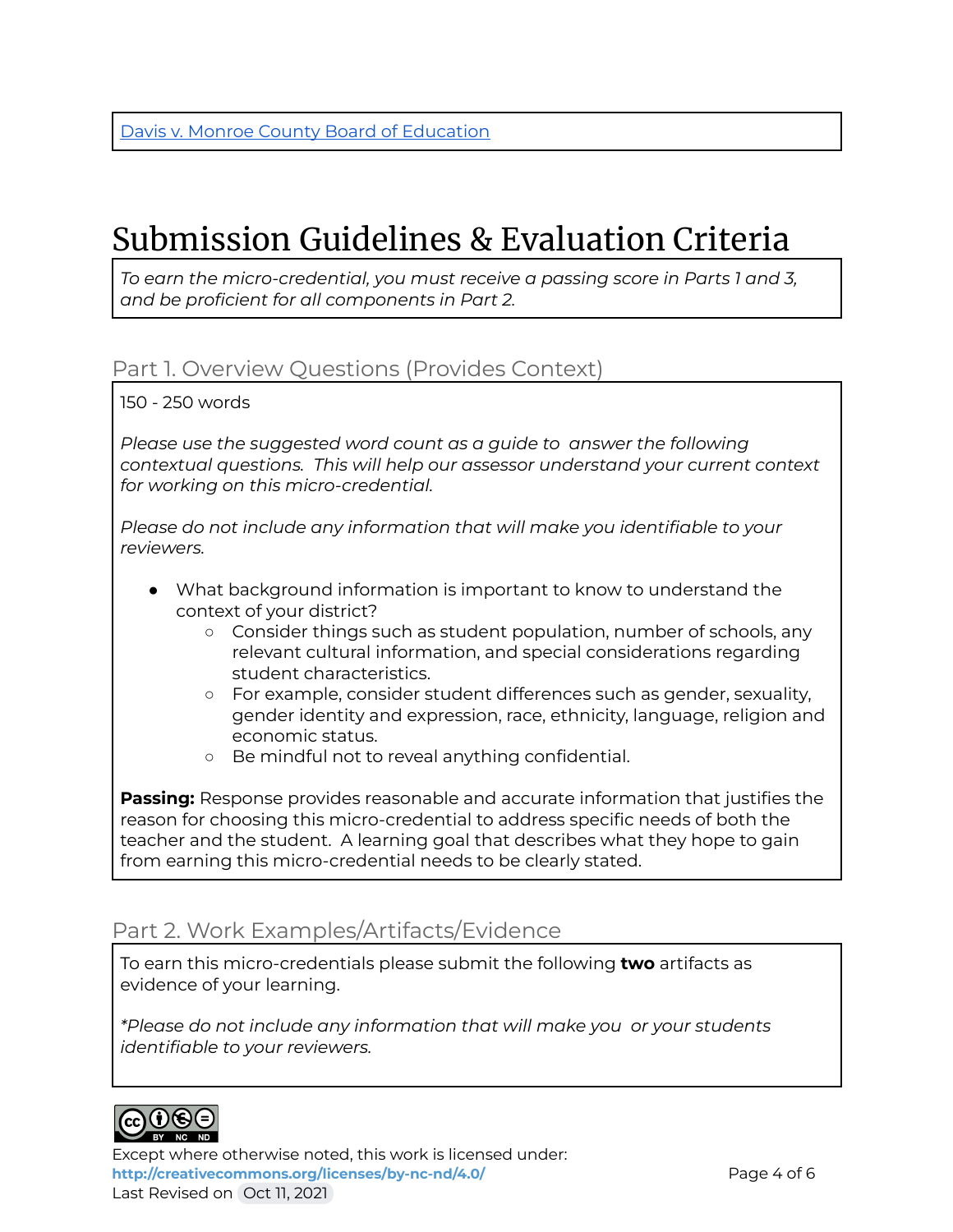Please Note: For artifacts the preferred file format is PDF To earn this micro-credential, please submit the following:

**Artifact 1 - Analysis:** Analyze federal court cases, your state's law(s), and school district's policy regarding bullying prevention/intervention. Respond to each of the following:

- What terms to describe student behavior (i.e., bullying, harassment, intimidation) are used in your state's anti-bullying laws and regulations?
- Does your district policy address cyberbullying? What protected groups are listed under your state's anti-bullying laws and regulations?
- Do/Does your state's law(s) address cyberbullying?
- In your opinion, are the consequences, procedures, and strategies for addressing bullying behavior in your district's policy adequate for creating a safer environment for all students? If not, what would you recommend?
- Does your district policy explicitly include educational support professionals (ESP) in the prevention/intervention process?
- After reviewing jury verdicts in your state involving bullying (see Resources) as well as landmark federal cases (i.e., Davis v. Monroe County Board of Education), do laws and policy in your state and district go far enough to deter bullying behavior?
- Does your state have a model policy?
- Does your school district's policy include the six core elements of model policy (found in the Method Components section)?

This artifact could be a text, video, or audio reflection.

**Artifact 2 - Presentation:** After identifying a gap in your state or local laws/policy, create a formal presentation that requests additions or revisions to the law or policy. The intended audience may be state legislator(s) or a local school board.

#### Part 2. Rubric

| <u>UILLE, INUNIN</u>                      |                                                                                                                       |                                                                                                                      |                                                                                                      |  |
|-------------------------------------------|-----------------------------------------------------------------------------------------------------------------------|----------------------------------------------------------------------------------------------------------------------|------------------------------------------------------------------------------------------------------|--|
|                                           | <b>Proficient</b>                                                                                                     | <b>Basic</b>                                                                                                         | <b>Developing</b>                                                                                    |  |
| <b>Artifact 1:</b><br><b>Analysis</b>     | Addresses all<br>prompts in a clear<br>and cohesive way.                                                              | Addresses some<br>prompts in a clear<br>and cohesive way.                                                            | Some responses to<br>prompts are missing<br>or are not clear and<br>cohesive.                        |  |
| <b>Artifact 2:</b><br><b>Presentation</b> | Policy change<br>proposal is clearly<br>written in a format<br>ready for<br>presentation to the<br>Board of Education | Policy change<br>proposal includes<br>recommendations<br>for improving<br>current practice but<br>is not in a format | Policy change<br>proposal does not<br>include<br>well-developed<br>recommendations<br>nor rationale. |  |



Except where otherwise noted, this work is licensed under: <http://creativecommons.org/licenses/by-nc-nd/4.0/><br>
Page 5 of 6 Last Revised on Oct 11, 2021